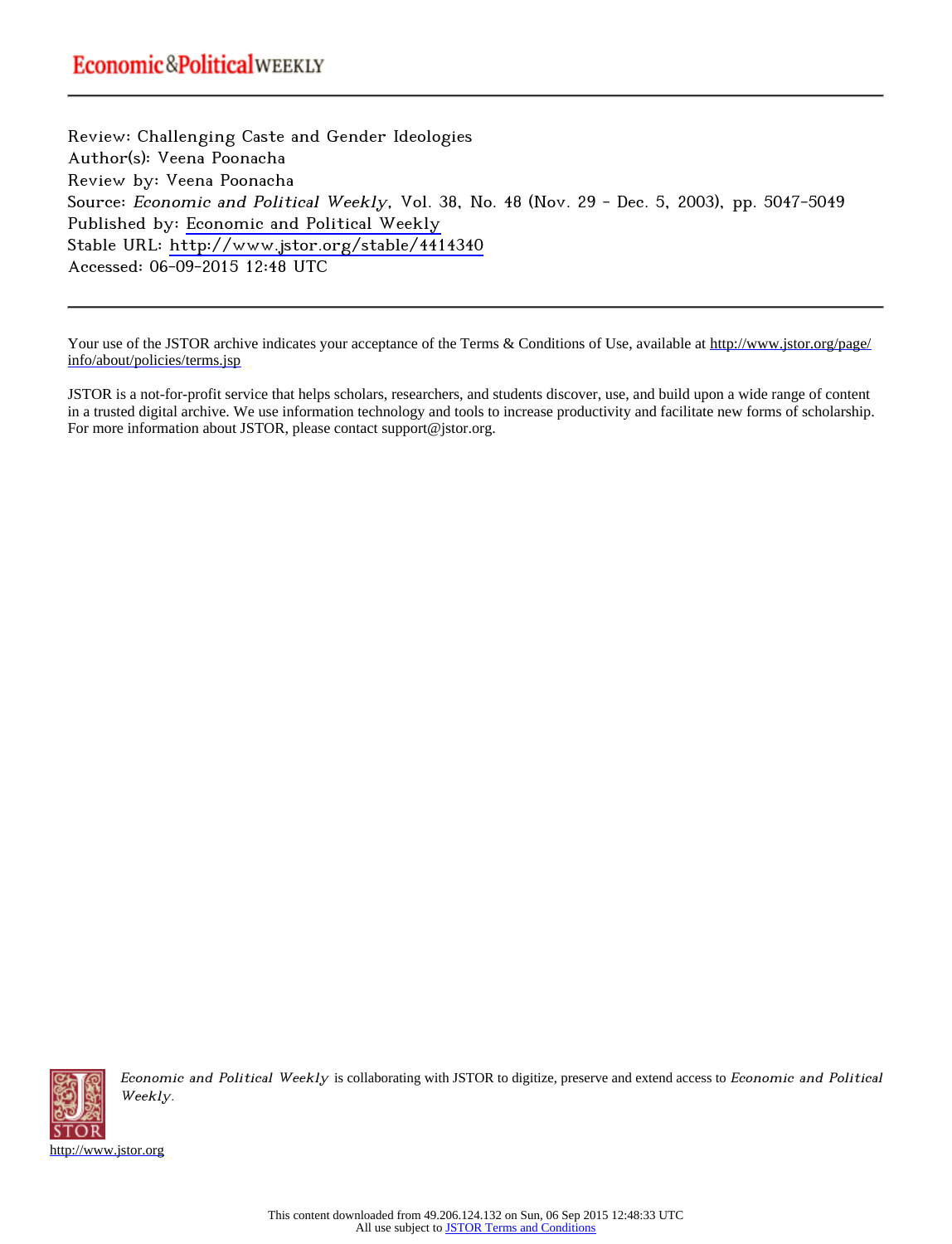# **Challenging Caste and Gender Ideologies**

**De-Eroticising Assault: Essays on Modesty, Honour and Power, by Kalpana Kannabiran and Vasanth Kannabiran; Stree, Kolkata 2002; pp 267 (with index), price Rs 500.** 

#### **VEENA POONACIIA**

**W** itten in the last decade of the 20th **century, these essays reflect the agonising concerns of the women's movement when confronted with the dramatic changes of the period: For the era had witnessed the restructuring of the prevailing socio-economic structures - a process that was marked with greater state repressions, economic inequalities and ideological conservatism. The globalisation of the world economy and the entry of foreign capital into the country had created an illusion of prosperity for the middle classes; this unfortunately was achieved on the suffering of many who were dispossessed because of the current development policies or rendered unemployed by the closure of many factories and small manufacturing units. Exacerbating the economic hardships of the people was the growing communal tensions fostered by Rightwinged ideologies and political agendas. These developments had serious implications for women. The rising cost of living and the shrinking employment markets were increasing women's economic burdens, at the same time encoded ideas of gender identities within the fundamentalist discourse were pushing women back into their homes.** 

**Capturing the complexity and the dilemmas of the times, the essays give us insights into the theory and praxis of the women's movement from the south.**  Located in Andhra Pradesh - a state with **a long history of radical politics - the essays delineate feminist politics through the experiences of those were in the**  **forefront of the struggle. The introspective, first essay 'Looking at Ourselves: Stree Shakti Sanghatana' (pp 25-54), does not merely record the history of the organisation but goes on to explore the processes that shaped the consciousness of its members and re-defined their life course. In this sense, the essay is deeply autobiographical and represents an attempt made by the authors to theorise on their lives. It thus provides fresh insights into the trajectories of the women's movement. Stree Shakti Sanghatana (SSS) was formed after the emergency was lifted in 1977, when a group of 15 women came together in order to express their political concerns. Set against the backdrop of the radical politics in Andhra Pradesh, the essay describes the political moorings of the founder members of the SSS as radical and historically rooted in Telengana, a region known for its economic/cultural marginalisation and its tense relationship to the other parts of the state. All the founding members of the group had close connections with the Left politics.** 

#### **Modes of Violence**

**Written over a period of time, the essays point to the evolution of thought of the two writers Kalpana and Vasanth. Nevertheless, despite the time lag, the essays develop as a cohesive whole to indicate the central concerns of feminist politics. Focusing on sexuality, rape, sexual harassment and domestic violence, the essays point out to the ways in which women are silenced through the use of violence. Violence is not limited to the physical use of force; it also operates at both the material and normative levels in society to maintain existing caste/gender hierarchies. The violation of even a seemingly simple dress code by a lower caste woman could prove to be potential tinderbox that could ignite a communal violence. A stalemate occurred in Orissa between the kshatriyas and the dalits because a dalit woman 'dressed** 

**up well' when she went to receive her wages. A sexist remark by the landlord made all the dalit women strike work. The tension between the two groups was finally mediated through an agreement between the men in the two communities that the women from both the communities would not step into each other's terrain (59-60). What the incident also poignantly brings home is the centrality of control over women to a group identity. This is precisely the reason why women become targets of attack in times of intercommunity conflicts.** 

**Discussing the use of gender based violence in inter-community rivalries, in the essay, 'Caste and Gender: Understanding Dynamics of Power and Violence' (pp 55-67), Kalpana and Vasanth argue that insofar as masculinity is tied up to the degree of control men (collectively and individually) exercise over women's sexuality, women from the other group are violated during inter-community conflicts. The aim of such violence is to demoralise the men from the other group. This important understanding of the underlying reasons for violence perpetrated by the upper castes against women from the lower castes has emerged from the experiences of dalit women. The National Federation of Dalit Women (NFDW) in its draft declaration on Gender and Racisim asserted:** 

**Descent-based discrimination based on caste results in the violent appropriation of and sexual control over dalit women by men of the dominant castes, evident in the systematic rape of dalit women and the perpetuation of forced prostitution in the name of religion through the devadasi system (p 9).** 

**Further deconstructing various incidents of caste-based violence, they argue that there must be a distinction made between the violence perpetrated by men from the dominant groups to maintain the prevailing caste/gender domination and the violence that results from the legitimate anger of the downtrodden against the oppressors. They also point out that in understanding communal violence, it is also necessary to recognise women's roles in perpetuating violence. Failing to recognise that the intersecting ideologies of caste and gender controls are also enacted** 

Economic and Political Weekly November 29, 2003 5047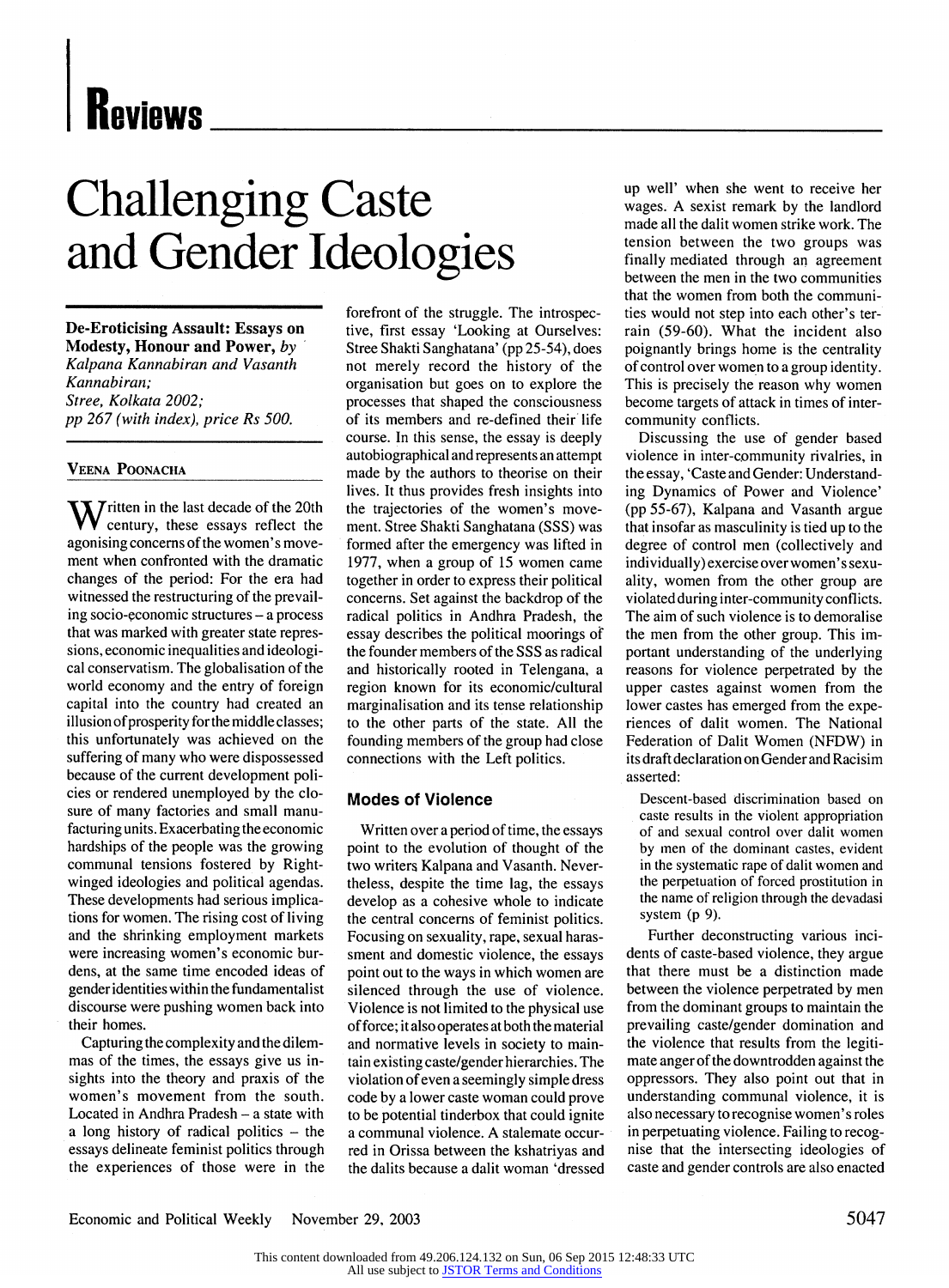**in their own lives, the women from the dominant groups often side with the men in their communities against the other.** 

**The next three essays namely, 'Outrageous Modesty, Outraged Honour' (pp 68- 95), 'Death for Rape?' (pp 96-103) and 'A Ravished Justice: Half a Century of Judicial Discourse on Rape' (pp 104-69) concentrate on the legal discourses on violence. The first of the three essays show that the supreme court guidelines issued in its judgment on Vishaka vs the State of Rajasthan has been framed from the standpoint of the vulnerability of a dalit woman. It seeks to protect working women from exploitation by the dominant castes and holds the state government responsible for their safety. It also points out the difficulty of getting the seriousness of the offense of sexual harassment accepted by society. This is evident from the attitude of politicians and bureaucrats to the complaint of sexual harassment filed by Rupan Bajaj against the super cop K P S Gill. It was as if the reputation of a fine officer was needlessly tarnished by a woman because of a petty ntsdemeanour. If an upper class woman faces such disbelief in getting her complaint taken seriously, what hope could ordinary women have that their complaints would be heard?** 

**The second of the three essays examines the current debate on whether death penalty should be imposed in rape cases. Kalpana and Vasanth discuss the legal framework for the imposition of death penalty. Death penalty can only be imposed under Section 303 IPC. The sentence is only awarded in the rarest of rare cases and at the discretion of the judges. Given the difficulty of proving rape in a court of law, it is unlikely that death penalty would be awarded in a rape trial. The legal system in the country rests on the assumption of the innocence of the accused until proved guilty. Pointing to the difficulty of establishing criminal culpability of the accused, especially when the victim is not a minor and there are no signs of injuries on her body, they argue that the rate of conviction in rape trials is extremely low. No doubt this concern for the presumption of innocence has been set aside in rape cases in recent years. This is consequent to amendments of the IPC following feminist protests to the Supreme Court judgment in the Mathura rape case (Tukaram vs State of Maharashtra, 1979 scc[Cr ]381).** 

**The third essay by Kalpana Kannabiran investigates the legal discourse on rape as**  **enacted in the variousjudgments delivered in India since independence. Pointing to contradictions in the discourse, she says that although rape is legally described as a crime, it is also a product of the internalised values of hetro-sexuality in the larger society. Rape cases hinge on the notion of a woman's consent; the prevailing socio-cultural norms on sexuality, however, deny minors the right to consent and adult woman not to consent. These ambiguities therefore are present in the legal system to deny women justice. The essay goes on to show that the victims of rape (contrary to the stereotyped image of a seductress asking for it) could be a child or an adult woman from any age group. Likewise the accused (who enjoys the benefit of doubt within the legal framework) could be a teenager, an old man, a father, guardian, uncle, brother, servant, neighbours, government officials, or even a stranger. These rapists are not criminals; rather they are ordinary citizens. This indicates that the crime of rape is committed within the social norms defining heterosexuality.** 

### **Vain Search for Justice**

**After pointing to the failure of the prevailing legal system in ensuring justice for women, the authors indict the police for manipulating the system in 'Desecrating Graves, Defiled Bodies, Dispossessed Community' (pp 170-88). Deconstructing the official position in the Rameeza Bee case, they point to the erasure of the crime in official investigation process in order to exonerate the accused policemen. The process of erasure also makes evident the ways in which women's identities are constructed in society. Apart from dividing women into good and bad women, the stereotyping of women also occurs on the basis of their community identities. Women from the minority communities are, in the process, denied their rights to equal protection under the law.** 

**The next essay, 'Crossing the Black Waters, Commemorating 150 years of Indian Arrival in Trinidad' (pp 189-207) by Kalpana does not seem to apparently fit into the mainframe of the book, for it focuses on the Indian diaspora in Trinidad. The text, however, conforms to the ideological positions of the author. By attempting to reconstruct the history of the early Indian settlers in Trinidad, Kalpana points to the insidious ways that the fundamentalist discourse from the mother**  **country shapes the contours of their collective memories.** 

**Subsequently reflecting on women's political participation in 'A Hen Crowing: Women and Political Power' (pp 208-41) Kalpana and Vasanth raise questions about women's political participation and consciousness. They point out that the prevailing dual gender classification forecloses political space for those who do not fit into the classification as seen in the story of Shabnam Mausi, aeunuch: although elected to the Madhya Pradesh legislative assembly in 2000 as an independent candidate, Shabnam Mausi was denied a ticket by the Congress Party. Subsequently reflecting on Lakshmi Parvathi's political career in Andhra Pradesh, they point that a woman with political ambitions has to conform to a predetermined script of appropriate gender/upper class norms to survive in politics. This construction of appropriate gender roles is also deeply ingrained even in progressive groups like the UCCRI (ML) groups. This, they suggest, is the reason why so many feminist groups quit radical Left parties. The essay also discusses the nature of women's political participation by describing the mass movement spearheaded by women against the liquor policies of the state. A lesson in an adult literacy primer triggered an apparently leaderless movement in Andhra Pradesh against the state government in the early 1990s. The last part of the essay convincingly argue for affirmative action for women in electoral politics.** 

**In 'Sharing the Fish Head' (pp 242-61), Vasanth passionately discusses the multilayered dissemination strategies devised by feminists. The essay begins by describing the growth and development of feminist politics in the country since the 1970s. Subsequently indicating some of the important milestones of the women's movement, such as the entry of women's studies into the university system and the establishment of the Indian Association of Women's Studies in the first national conference of women's studies in Mumbai, it goes on to examining some of the ongoing ideological debates on mainstreaming gender in development. The interest shown by international development agencies on gender issues has resulted in the mushrooming of gender training programmes. An examination of these**  programmes suggests that the differences **between them are both ideological and theoretical. Vasanth defines programmes that seek to change socio-political and** 

**5048 Economic and Political Weekly November 29, 2003**